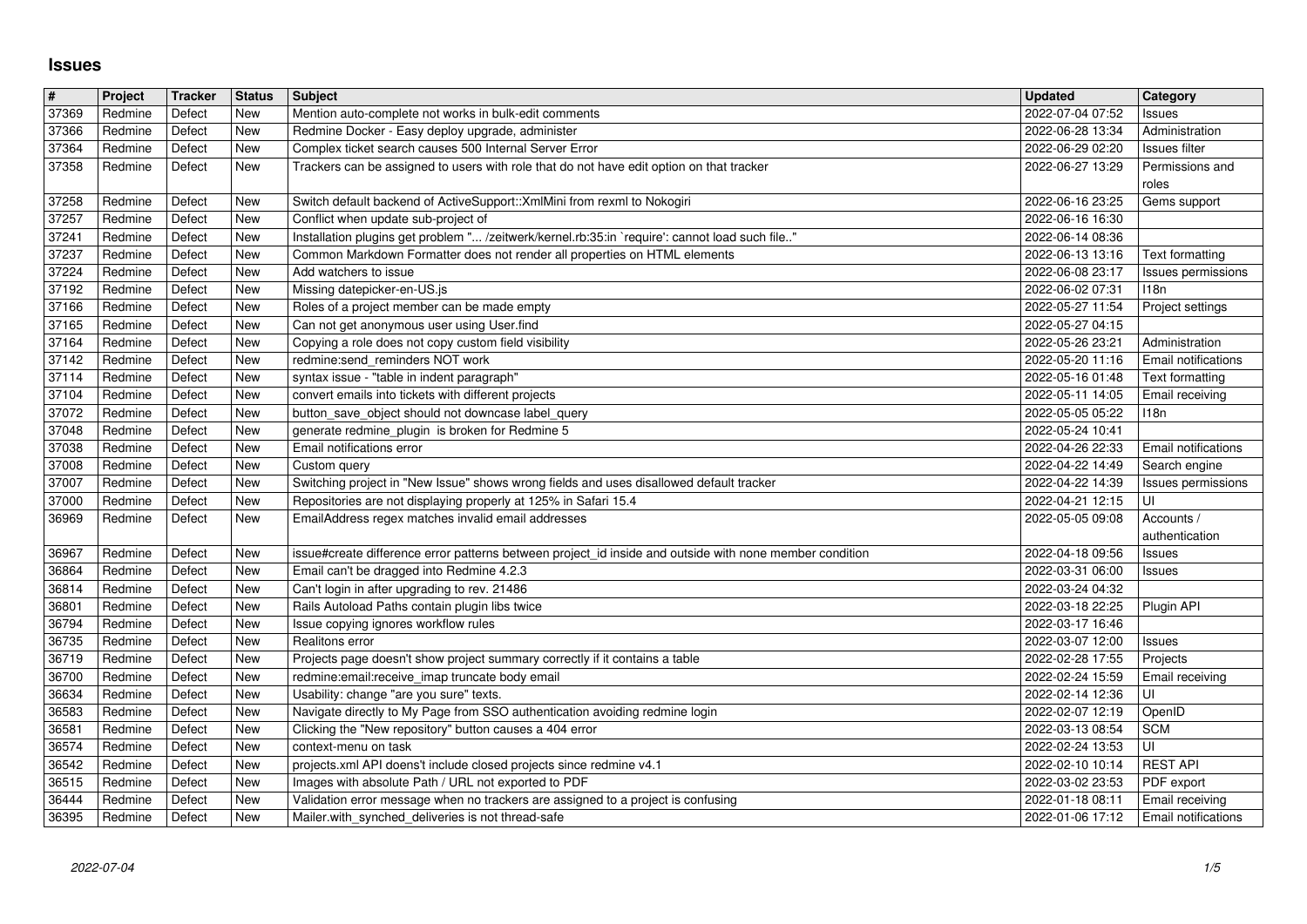| $\sqrt{t}$     | Project            | Tracker          | <b>Status</b>            | <b>Subject</b>                                                                                                                                                          | <b>Updated</b>                       | <b>Category</b>                    |
|----------------|--------------------|------------------|--------------------------|-------------------------------------------------------------------------------------------------------------------------------------------------------------------------|--------------------------------------|------------------------------------|
| 36368<br>36365 | Redmine<br>Redmine | Defect<br>Defect | <b>New</b><br>New        | show in assignable user when he/she is not member of that project<br>centos8 00 redmine0000000000 webhook,000000000000000                                               | 2021-12-30 13:11<br>2021-12-29 10:00 | Issues<br>Hook requests            |
| 36349          | Redmine            | Defect           | <b>New</b>               | Problem with adding peopel to existing tasks                                                                                                                            | 2022-01-25 11:52                     | Issues permissions                 |
| 36335          | Redmine            | Defect           | <b>New</b>               | Error when editing workflow with large number of statuses                                                                                                               | 2021-12-19 15:50                     | Issues workflow                    |
| 36291<br>36278 | Redmine<br>Redmine | Defect<br>Defect | New<br>New               | Issue done ratio is not updated after closing duplicate issue<br>Required field does not marked as required when user has multiple roles with different rules           | 2021-12-22 13:35<br>2021-12-13 10:46 | Issues<br>Issues workflow          |
| 36273          | Redmine            | Defect           | New                      | Modifying the source code of the plugin does not reload it in trunk 21295                                                                                               | 2021-12-02 15:21                     |                                    |
| 36260<br>36229 | Redmine<br>Redmine | Defect<br>Defect | New<br><b>New</b>        | Gantt error<br>API - Question/Problem                                                                                                                                   | 2021-11-30 11:55<br>2021-11-23 23:44 | Documentation                      |
| 36223          | Redmine            | Defect           | <b>New</b>               | Import from csv problems                                                                                                                                                | 2021-11-22 16:55                     | Importers                          |
| 36181<br>36177 | Redmine<br>Redmine | Defect<br>Defect | <b>New</b><br><b>New</b> | Time tracking enumeration Activities are duplicated and counted separately in reports<br>Remove spaces at the end of custom-fields names                                | 2021-11-10 22:24<br>2021-11-09 14:11 | Time tracking<br>Custom fields     |
| 36150          | Redmine            | Defect           | <b>New</b>               | imap mail fetch validation failed: due date is blank                                                                                                                    | 2021-11-06 19:36                     | Email receiving                    |
| 36059          | Redmine            | Defect           | <b>New</b>               | Fulltext search in timelog comments                                                                                                                                     | 2022-03-13 06:44                     | Search engine                      |
| 36042<br>36031 | Redmine<br>Redmine | Defect<br>Defect | <b>New</b><br>New        | Filtering issues by multiple projects in REST API returns a 404<br>REST API show wiki page in html format contains wrong links to another wiki project                  | 2021-10-25 22:48<br>2021-10-22 11:08 | <b>REST API</b><br><b>REST API</b> |
| 36023          | Redmine            | Defect           | New                      | Export project news to pdf (images in description are not showing in exported pdf file)                                                                                 | 2021-10-21 07:49                     | News                               |
| 36004<br>35965 | Redmine<br>Redmine | Defect<br>Defect | New<br><b>New</b>        | file sestem reposatory dont list the arabic files<br>REST group api does not work when user is already member of group                                                  | 2021-10-20 12:46<br>2021-10-08 11:33 | <b>SCM</b><br><b>REST API</b>      |
| 35963          | Redmine            | Defect           | <b>New</b>               | Redmine: Associated revisions not updating automatically                                                                                                                | 2021-10-07 17:12                     | <b>Issues</b>                      |
| 35917          | Redmine            | Defect           | <b>New</b>               | Bringing redmine projects back from a restored hard drive                                                                                                               | 2021-09-24 14:31                     | Files                              |
| 35916<br>35885 | Redmine<br>Redmine | Defect<br>Defect | <b>New</b><br><b>New</b> | Time-Entries CSV export is broken<br>the change of routing raw files from repositories not included in the upgrade proces/manual                                        | 2021-10-18 09:40<br>2021-09-24 17:32 | Time tracking                      |
| 35872          | Redmine            | Defect           | <b>New</b>               | Attendee listbox ordering problem solution                                                                                                                              | 2021-09-14 22:29                     | Issues                             |
| 35860          | Redmine            | Defect           | New                      | Unable to see Custom Fields after migration                                                                                                                             | 2021-09-15 15:51                     | Custom fields<br><b>SCM</b>        |
| 35826<br>35794 | Redmine<br>Redmine | Defect<br>Defect | New<br>New               | a long time subversion diff blocked all other requests<br>ProjectQuery doesn't obey multiple sort orders                                                                | 2021-08-30 09:11<br>2021-08-22 04:06 | Projects                           |
| 35734          | Redmine            | Defect           | <b>New</b>               | Comments are not shown correctly in Outlookmails when using nummeration where PRE-Blocks are included                                                                   | 2021-08-11 13:25                     | Issues                             |
| 35732<br>35680 | Redmine<br>Redmine | Defect<br>Defect | <b>New</b><br>New        | Clean up and reorder Redmine Wiki<br>Error while using local hashes gitlab-repository                                                                                   | 2021-12-16 09:47<br>2021-08-04 09:40 | <b>SCM</b>                         |
| 35670          | Redmine            | Defect           | New                      | Graphs in the Issues Report details are too large.                                                                                                                      | 2021-08-03 01:04                     | Issues planning                    |
| 35666          | Redmine            | Defect           | New                      | Review incorrect usage of Setting.display_subprojects_issues                                                                                                            | 2021-08-02 15:42                     | Issues                             |
| 35664<br>35582 | Redmine<br>Redmine | Defect<br>Defect | <b>New</b><br>New        | Inconsistencies in rendering of subproject data on Issues Reports<br>Error: Template::Error (Tried to load unspecified class: ActiveSupport::HashWithIndifferentAccess) | 2021-08-02 15:26<br>2022-02-13 10:04 | Issues planning<br>Administration  |
| 35545          | Redmine            | Defect           | New                      | Fix css class assignment in issue custom field rendering in show view                                                                                                   | 2021-07-14 10:31                     | Issues                             |
| 35531<br>35382 | Redmine<br>Redmine | Defect<br>Defect | <b>New</b><br><b>New</b> | redmine unexpected undefined local variable or method `project'" for mail handler, did you mean project_url<br>Copy Project Tracker and Tasks and relations             | 2021-09-10 10:04<br>2022-01-27 21:08 | Email receiving                    |
| 35359          | Redmine            | Defect           | <b>New</b>               | assignee dropdown list ascending order                                                                                                                                  | 2021-06-05 13:02                     | Filters                            |
| 35320          | Redmine            | Defect           | New                      | When viewing spent time report the Activity, Issue Id and Subject are combined into a single column Issue yet there is no option for                                    | 2021-05-27 18:02                     | Issues filter                      |
| 35309          | Redmine            | Defect           | New                      | filtering on subject.<br>Hyperlinks ending in "\$" will be truncated (the trailing "\$" sign will not be part of the URL to be pointed to)                              | 2021-05-26 10:29                     | Text formatting                    |
| 35224          | Redmine            | Defect           | New                      | Adding new project impossible with mandatory custom field of type users                                                                                                 | 2021-05-14 14:05                     | Projects                           |
|                |                    |                  |                          |                                                                                                                                                                         |                                      |                                    |
|                |                    |                  |                          |                                                                                                                                                                         |                                      |                                    |
|                |                    |                  |                          |                                                                                                                                                                         |                                      |                                    |
|                |                    |                  |                          |                                                                                                                                                                         |                                      |                                    |
|                |                    |                  |                          |                                                                                                                                                                         |                                      |                                    |
|                |                    |                  |                          |                                                                                                                                                                         |                                      |                                    |
|                |                    |                  |                          |                                                                                                                                                                         |                                      |                                    |
|                |                    |                  |                          |                                                                                                                                                                         |                                      |                                    |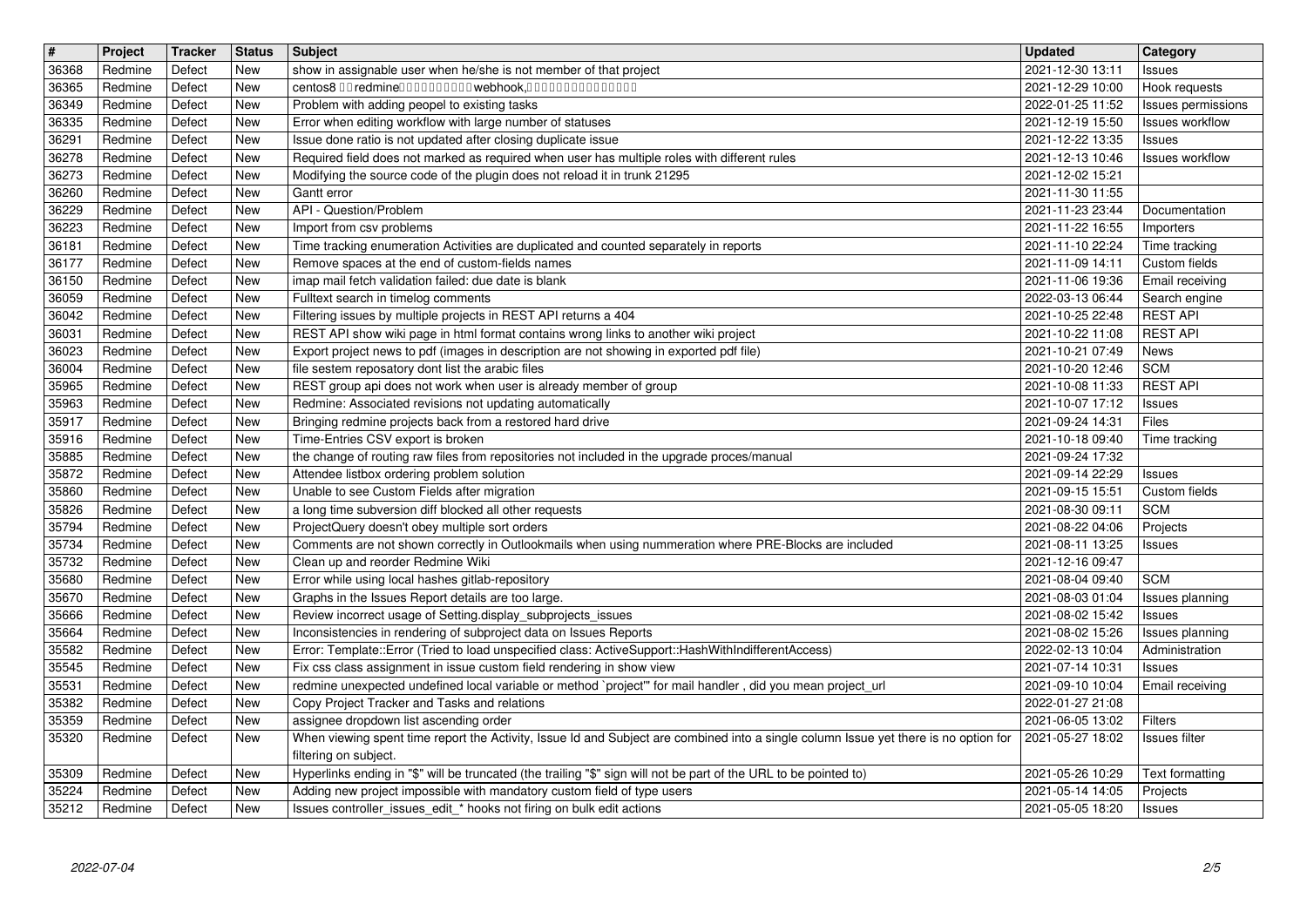| $\sqrt{t}$     | Project            | Tracker          | <b>Status</b>            | Subject                                                                                                                                                                                  | <b>Updated</b>                       | Category                       |
|----------------|--------------------|------------------|--------------------------|------------------------------------------------------------------------------------------------------------------------------------------------------------------------------------------|--------------------------------------|--------------------------------|
| 35199<br>35192 | Redmine<br>Redmine | Defect<br>Defect | <b>New</b><br><b>New</b> | HookTest resets all listeners - core tests run inconsistently with plugins<br>Watchers pop up window appears after a long time                                                           | 2021-05-10 21:26<br>2022-04-29 09:32 | Plugin API<br>Issues           |
| 35168          | Redmine            | Defect           | <b>New</b>               | Activity tab not showing recent data                                                                                                                                                     | 2021-09-17 14:48                     | <b>Activity view</b>           |
| 35153          | Redmine            | Defect           | <b>New</b>               | Add a touch icon                                                                                                                                                                         | 2021-04-27 13:08                     | UI                             |
| 35132          | Redmine            | Defect           | <b>New</b>               | Custum field default value has no effect if field is inaccessible                                                                                                                        | 2021-05-03 22:22                     | Custom fields                  |
| 35102<br>35028 | Redmine<br>Redmine | Defect<br>Defect | <b>New</b><br>New        | Issue Tracking Details are showning issue statuses even if they are not used within the project<br>Deprecation message when executing 'bundle install'                                   | 2021-04-15 11:02<br>2021-04-04 20:44 | Gems support                   |
| 34995          | Redmine            | Defect           | New                      | Running redmine in docker getting ssl error, any ideas what might be the issue?                                                                                                          | 2021-03-31 15:18                     | Email receiving                |
| 34965<br>34957 | Redmine<br>Redmine | Defect<br>Defect | <b>New</b><br><b>New</b> | UnWatch ticket does not work thows 403 Forbidden when clicked<br>Search issues by custom fields is slow                                                                                  | 2021-03-26 19:06<br>2021-03-28 08:12 | UI<br>Performance              |
| 34896          | Redmine            | Defect           | <b>New</b>               | PDF thumbnails are not displayed even though "ImageMagick PDF support available (optional)" is checked                                                                                   | 2021-05-06 01:42                     | Administration                 |
| 34870          | Redmine            | Defect           | <b>New</b>               | Differences in searches for accented words                                                                                                                                               | 2021-03-09 21:11                     | Filters                        |
| 34824<br>34820 | Redmine<br>Redmine | Defect<br>Defect | <b>New</b><br><b>New</b> | Outdated description of notification settings in user settings<br>Associated Revisions not shown up on Activity Page                                                                     | 2021-11-11 15:10<br>2021-03-01 13:38 | Documentation<br>Activity view |
| 34681          | Redmine            | Defect           | <b>New</b>               | LDAP test not running on redmine build server                                                                                                                                            | 2021-02-03 20:43                     | LDAP                           |
| 34570          | Redmine            | Defect           | New                      | Misleading workflow/permission issue                                                                                                                                                     | 2022-01-13 14:08                     | Permissions and                |
| 34490          | Redmine            | Defect           | New                      | CSV import does not accept drag and drop of a CSV file                                                                                                                                   | 2021-05-07 09:08                     | roles<br>Importers             |
| 34476          | Redmine            | Defect           | <b>New</b>               | Link_to_Timelog_query                                                                                                                                                                    | 2022-01-05 03:52                     | Time tracking                  |
| 34430          | Redmine            | Defect           | <b>New</b>               | Link missing in tickets generated by mail                                                                                                                                                | 2020-12-10 10:34                     | Email receiving                |
| 34419<br>34306 | Redmine<br>Redmine | Defect<br>Defect | <b>New</b><br><b>New</b> | Tracker created in Custom tracker type not appearing in my Query<br>When creating a custom query with role level security you can deselect your own role (making the query inaccessible) | 2020-12-09 07:14<br>2020-11-25 08:31 | Filters<br><b>Issues list</b>  |
| 34284          | Redmine            | Defect           | <b>New</b>               | In Role edit view the per tracker table only shows up when "View Issues" permission is selected                                                                                          | 2021-02-02 13:11                     | Issues permissions             |
| 34283          | Redmine            | Defect           | <b>New</b>               | Text in code / preformatted blocks renders incorrrectly in Issue List                                                                                                                    | 2020-12-20 10:04                     | <b>Issues list</b>             |
| 34278<br>34276 | Redmine<br>Redmine | Defect<br>Defect | New<br>New               | Atom feed for user does not work<br>Atom feeds of Issue lists don't respect the sort order                                                                                               | 2021-12-24 08:01<br>2020-12-13 16:10 | Feeds<br><b>Issues list</b>    |
| 34255          | Redmine            | Defect           | <b>New</b>               | Adding new group results in Error 500                                                                                                                                                    | 2020-11-13 06:22                     | Database                       |
| 34212<br>34210 | Redmine<br>Redmine | Defect<br>Defect | <b>New</b><br><b>New</b> | Time Entries POST doesn't work in JSON format<br>Group results by Priority is showing disturbed UI                                                                                       | 2021-01-07 09:44<br>2020-11-02 08:19 | <b>REST API</b><br>Issues list |
| 34176          | Redmine            | Defect           | New                      | Empty page reponses on Redmine 3.4.5.stable                                                                                                                                              | 2020-10-27 18:10                     |                                |
| 34175          | Redmine            | Defect           | New                      | Creating mutliple attachments at the same time results in 422s                                                                                                                           | 2020-10-27 17:40                     | <b>REST API</b>                |
| 34149<br>34108 | Redmine<br>Redmine | Defect<br>Defect | <b>New</b><br>New        | Russian names for months in wrong declension<br>"Is duplicate of" and "Has duplicate" issue relations can be a circular reference                                                        | 2020-10-21 18:55<br>2020-12-23 03:57 | Translations<br><b>Issues</b>  |
| 34086          | Redmine            | Defect           | New                      | REST API: Can not get children when get a list of issues                                                                                                                                 | 2020-10-08 10:05                     | <b>REST API</b>                |
| 34068          | Redmine            | Defect           | New                      | Missing blank option on persisted records                                                                                                                                                | 2020-10-17 06:56                     | Custom fields                  |
| 33954<br>33941 | Redmine<br>Redmine | Defect<br>Defect | <b>New</b><br><b>New</b> | Can't delete project<br>Do not use timezone unaware methods                                                                                                                              | 2020-09-15 04:49<br>2021-03-31 04:59 | Projects<br>Rails support      |
| 33936          | Redmine            | Defect           | <b>New</b>               | BCC and email subaddress not working anymore                                                                                                                                             | 2021-07-06 03:24                     | Email receiving                |
| 33881          | Redmine            | Defect           | New                      | No email notifications for status changes triggered by fixing keywords in repository commits.                                                                                            | 2021-08-06 23:54                     | Email notifications            |
| 33865          | Redmine            | Defect           | <b>New</b>               | Transitions problems                                                                                                                                                                     | 2020-08-19 07:34                     | Permissions and<br>roles       |
| 33829          | Redmine            | Defect           | <b>New</b>               | Tags "updated" in issues atom are "created on"                                                                                                                                           | 2021-02-28 06:44                     | Feeds                          |
| 33744          | Redmine            | Defect           | New                      | REST API does not allow unassigning user                                                                                                                                                 | 2020-07-29 04:19                     | <b>REST API</b>                |
|                |                    |                  |                          |                                                                                                                                                                                          |                                      |                                |
|                |                    |                  |                          |                                                                                                                                                                                          |                                      |                                |
|                |                    |                  |                          |                                                                                                                                                                                          |                                      |                                |
|                |                    |                  |                          |                                                                                                                                                                                          |                                      |                                |
|                |                    |                  |                          |                                                                                                                                                                                          |                                      |                                |
|                |                    |                  |                          |                                                                                                                                                                                          |                                      |                                |
|                |                    |                  |                          |                                                                                                                                                                                          |                                      |                                |
|                |                    |                  |                          |                                                                                                                                                                                          |                                      |                                |
|                |                    |                  |                          |                                                                                                                                                                                          |                                      |                                |
|                |                    |                  |                          |                                                                                                                                                                                          |                                      |                                |
|                |                    |                  |                          |                                                                                                                                                                                          |                                      |                                |
|                |                    |                  |                          |                                                                                                                                                                                          |                                      |                                |
|                |                    |                  |                          |                                                                                                                                                                                          |                                      |                                |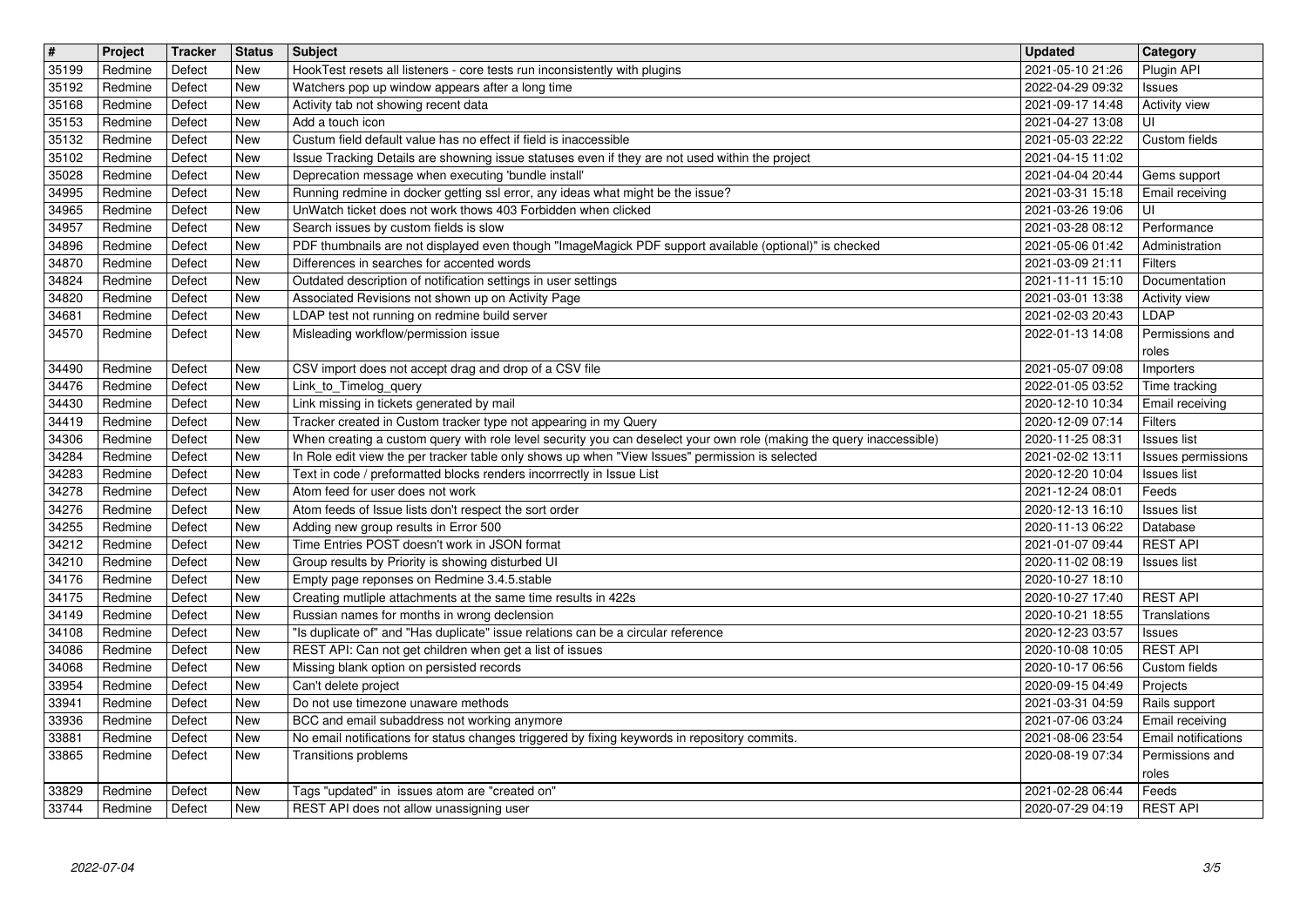| $\boxed{\texttt{#}}$ | Project            | <b>Tracker</b>   | <b>Status</b>            | <b>Subject</b>                                                                                                                                                       | <b>Updated</b>                                | <b>Category</b>                                |
|----------------------|--------------------|------------------|--------------------------|----------------------------------------------------------------------------------------------------------------------------------------------------------------------|-----------------------------------------------|------------------------------------------------|
| 33702                | Redmine            | Defect           | <b>New</b>               | Allow pasting dates into date fields                                                                                                                                 | 2020-07-08 04:59                              | UI                                             |
| 33701<br>33687       | Redmine<br>Redmine | Defect<br>Defect | <b>New</b><br><b>New</b> | URI check (for Custom Fields) overly restrictive (only http, https, ftp and mailto allowed)<br>Import is undetermined on load balancer                               | 2021-04-27 17:06<br>2020-07-02 03:04          | Custom fields<br>Importers                     |
| 33647                | Redmine            | Defect           | <b>New</b>               | Paste images from the clipboard does not work when editing existing issue notes                                                                                      | 2021-11-29 12:31                              | UI                                             |
| 33634<br>33629       | Redmine<br>Redmine | Defect<br>Defect | New<br><b>New</b>        | The contextual navigation is not working erroneous<br>403 on Versions via API and individual versions via WebUI and API                                              | 2020-06-19 19:03<br>2020-06-18 17:07          | Issues list<br>Permissions and                 |
|                      |                    |                  |                          |                                                                                                                                                                      |                                               | roles                                          |
| 33626<br>33616       | Redmine<br>Redmine | Defect<br>Defect | <b>New</b><br>New        | Keep issue status when processing commit messages<br>Assignee & Author Dropdown Sort                                                                                 | 2020-06-18 11:39<br>2020-06-17 16:38          | Administration<br>Issues filter                |
| 33610<br>33544       | Redmine<br>Redmine | Defect<br>Defect | <b>New</b><br>New        | Submitting the edit issue form without changing any field updates updated_on column<br>One of the SSL Certificates of redmine.org seems to be expired                | 2020-11-28 09:10<br>2020-06-25 11:49          | Issues<br>Website                              |
| 33542                | Redmine            | Defect           | New                      | Listing issues slows down on collection of large issues                                                                                                              | 2020-06-02 20:07                              | (redmine.org)<br>Issues                        |
| 33530<br>33502       | Redmine<br>Redmine | Defect<br>Defect | <b>New</b><br>New        | Removing repository unlinks issues from changesets for all projects<br>Issue field labels for fields with descriptions are missing styling on issues show view.      | 2020-05-30 18:15<br>2020-05-27 04:10          | Issues<br>luı                                  |
| 33458<br>33450       | Redmine<br>Redmine | Defect<br>Defect | New<br>New               | The display of Forums tab of the project settings is broken<br>Notification Emails cut off due to SMTP protocol specificies                                          | 2021-02-21 06:12<br>2020-05-15 15:18          | Project settings<br><b>Email notifications</b> |
| 33415<br>33402       | Redmine<br>Redmine | Defect<br>Defect | New<br>New               | Issue#closable? doesn't handle the case of issues with open subtask(s) ánd being blocked by other open issue(s)<br>Receive email problem - inserting unwanted p tags | 2022-03-19 11:26<br>2020-11-28 09:18          | UI<br>Email receiving                          |
| 33350<br>33336       | Redmine<br>Redmine | Defect<br>Defect | <b>New</b><br><b>New</b> | Rows in Forums tab of project setting are not striped according to odd/even rule<br>Send notification when new issue created by email?                               | 2020-05-15 07:50<br>2020-04-21 19:30          | Project settings<br><b>Email notifications</b> |
| 33327<br>33257       | Redmine<br>Redmine | Defect<br>Defect | <b>New</b><br>New        | Import issues project tree not displaying correctly<br>Bulk edit for time entries does not support User filed                                                        | 2020-04-20 13:40<br>2020-04-06 08:23          | Importers<br>Time tracking                     |
| 33240                | Redmine            | Defect           | <b>New</b>               | Issue subjects in gantt are broken in Internet Explorer if the avatar server is inaccessible                                                                         | 2020-04-02 17:00                              | Gantt                                          |
| 33181                | Redmine            | Defect           | New                      | IssuesSystemTest#test_index_as_csv_should_reflect_sort fails                                                                                                         | 2020-09-25 03:19                              | Code<br>cleanup/refactoring                    |
| 33148<br>33108       | Redmine<br>Redmine | Defect<br>Defect | <b>New</b><br><b>New</b> | application stuck if query with filter "Issue" and with large amount of IssueIDs<br>Mercurial support is broken for Mercurial 5.1 or later                           | 2020-04-08 10:01<br>2020-03-07 07:25          | Issues filter<br><b>SCM</b>                    |
| 33023                | Redmine            | Defect           | <b>New</b>               | Warning occurs when displaying a few exceptional PDF thumbnail                                                                                                       | 2020-06-15 06:30                              | Attachments                                    |
| 32985                | Redmine            | Defect           | New                      | Garbage collection issue when exporting huge CSV                                                                                                                     | 2020-02-11 21:16                              | <b>Issues list</b>                             |
| 32972                | Redmine            | Defect           | New                      | UTF8 Symbols as Usernames get Truncated                                                                                                                              | 2022-02-02 21:16                              | Accounts /<br>authentication                   |
| 32915                | Redmine            | Defect           | <b>New</b>               | Internal Server Error occurted when exporting gantt chart to png on Windows                                                                                          | 2021-09-17 05:30                              | Gantt                                          |
| 32845<br>32762       | Redmine<br>Redmine | Defect<br>Defect | New<br><b>New</b>        | New line codes are not reflected in tables created in textile format.<br>Unicode character fails edit Issue                                                          | 2020-01-27 08:43<br>2022-02-14 20:51          | Text formatting                                |
| 32729                | Redmine            | Defect           | <b>New</b>               | Line breaks when creating ticket or comment via Mail                                                                                                                 | 2020-11-29 06:07                              | Email receiving                                |
| 32704<br>32664       | Redmine<br>Redmine | Defect<br>Defect | <b>New</b><br>New        | ActionView::Template::Error (undefined method `position' for nil:NilClass):<br>Adding an empty reply to a forum message does not show any error                      | 2020-06-01 12:07<br>2020-02-04 10:33          | Documents<br>Forums                            |
| 32663<br>32636       | Redmine<br>Redmine | Defect<br>Defect | New<br><b>New</b>        | negative string size (or size too big)<br>Export Wiki pages to pdf: background of table cells don't maintain its color                                               | 2019-12-19 18:45   Issues<br>2019-12-13 12:45 | PDF export                                     |
| 32612                | Redmine            | Defect           | New                      | Distinct can be removed due to unique constraint in database                                                                                                         | 2019-12-11 18:31                              |                                                |
| 32610<br>32609       | Redmine<br>Redmine | Defect<br>Defect | New<br>New               | A inner join can be removed<br>PRE: texts in PRE of issue mail will be renderred as large font and with multiple line break                                          | 2019-12-11 18:24<br>2019-12-11 16:09          | Email notifications                            |
|                      |                    |                  |                          |                                                                                                                                                                      |                                               |                                                |
|                      |                    |                  |                          |                                                                                                                                                                      |                                               |                                                |
|                      |                    |                  |                          |                                                                                                                                                                      |                                               |                                                |
|                      |                    |                  |                          |                                                                                                                                                                      |                                               |                                                |
|                      |                    |                  |                          |                                                                                                                                                                      |                                               |                                                |
|                      |                    |                  |                          |                                                                                                                                                                      |                                               |                                                |
|                      |                    |                  |                          |                                                                                                                                                                      |                                               |                                                |
|                      |                    |                  |                          |                                                                                                                                                                      |                                               |                                                |
|                      |                    |                  |                          |                                                                                                                                                                      |                                               |                                                |
|                      |                    |                  |                          |                                                                                                                                                                      |                                               |                                                |
|                      |                    |                  |                          |                                                                                                                                                                      |                                               |                                                |
|                      |                    |                  |                          |                                                                                                                                                                      |                                               |                                                |